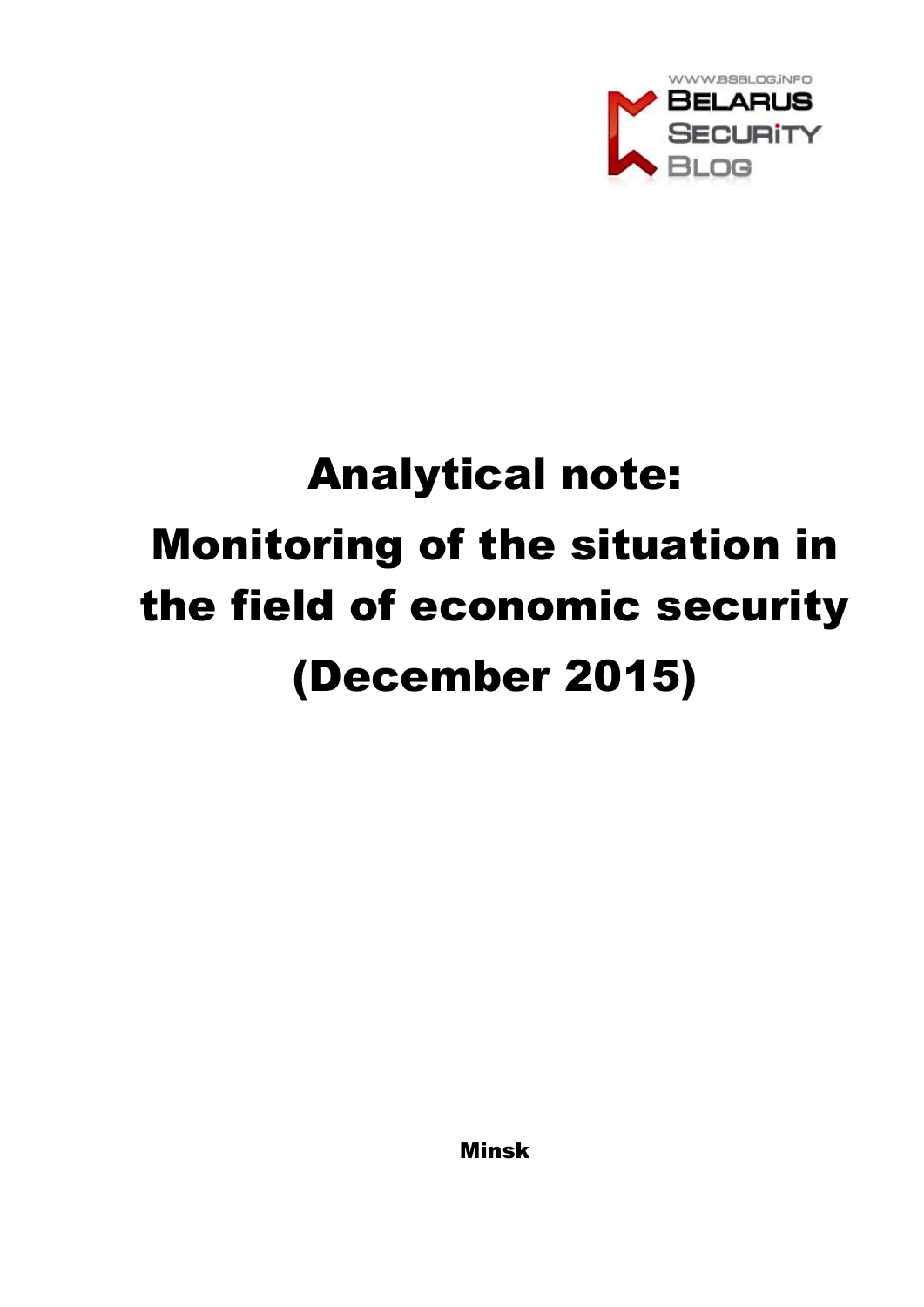

## **The risk of financial instability**

In December the situation with asynchronous devaluations in Belarus and Russia occurred again. As a result of the next fall in oil prices the Russian ruble fell against the US dollar by 9.3%. The Belarusian ruble kept the same relative stability to the currency basket, as a result of which its weakening against the US dollar amounted to only 2.6%. Thus another strengthening of the Belarusian currency to the Russian ruble (this time up to the level of BYR 255) certainly worsens the situation for many exporters, oriented to the Russian market. This situation adversely affects the trade balance, which in the last months has already been deteriorating significantly as a result of seasonal factors, the growth of budget expenditures by the end of the year (including the investment imports) and reduction of exports of potash fertilizers. Thus in November the trade deficit amounted to almost USD 740 million. The deterioration of the situation is also observed in the domestic market: the excess of demand over supply increases, there is an outflow of ruble deposits. In order to avoid a significant reduction in foreign exchange reserves the authorities are actively refinancing the national debt from domestic sources through placement of bonds of the Ministry of Finance and the National Bank.

If substantial strengthening of the Russian ruble against the US dollar does not happen, in terms of the floating exchange rate policy the Government will be forced to proceed with weakening of the ruble against the currency basket. On the one hand, such policy has proven its effectiveness in improving the payments balance and reducing the pressure on reserve assets. On the other hand, it creates significant problems for the budget, banks and the real sector enterprises possessing foreign currency loans.

Mainly due to devaluation of the ruble and the associated rapid reduction in the dollar value of GDP, the size of external debt in comparison with GDP grew significantly (according to the estimations, from 52.6% in 2014 to 75.6% in 2015). This reduces the opportunities to attract new loans and increases the relative cost of debt servicing. For example, in 2016 the largest budget item of expenditures was the cost of debt service (20.2% of total expenditures).

The fall in foreign exchange earnings of the real sector greatly increases the risks of growth of bad assets in the banking sector. According to the official statistics, which adequacy traditionally causes doubt of the IMF, bad debts in the loan portfolio of banks in 2015 increased from 4.37% to 6.71%. The increased payments to service foreign currency loans significantly worsened the financial situation of the Belarusian industry, which led to an increase in outstanding debts. For example, the arrears for gas and electricity has reached BYR 5 trillion (nearly USD 270 million), and the current level of payment for these services in the Minsk region is only 42%.

In this situation the authorities increased the targeted support to the large enterprises. Only in December, it was decided to allocate additional assistance in the amount of USD 5 million to the light industry enterprise "Kamvol" to complete the project on modernization. The projects were drafted on the next saving of the cement, wood and glass industry enterprises. A sensational decision was taken on allocation of BYR 4 trillion aid to the secret enterprises.

In general, the mechanism of such support is reduced to direct payments from the budget, or to issuing by the enterprises of the currency bonds under the state guarantees. Thus, the commercial debt of the enterprises in favour of the banks actually becomes the state debt. A positive aspect of such practice is the lack of emission growth in the money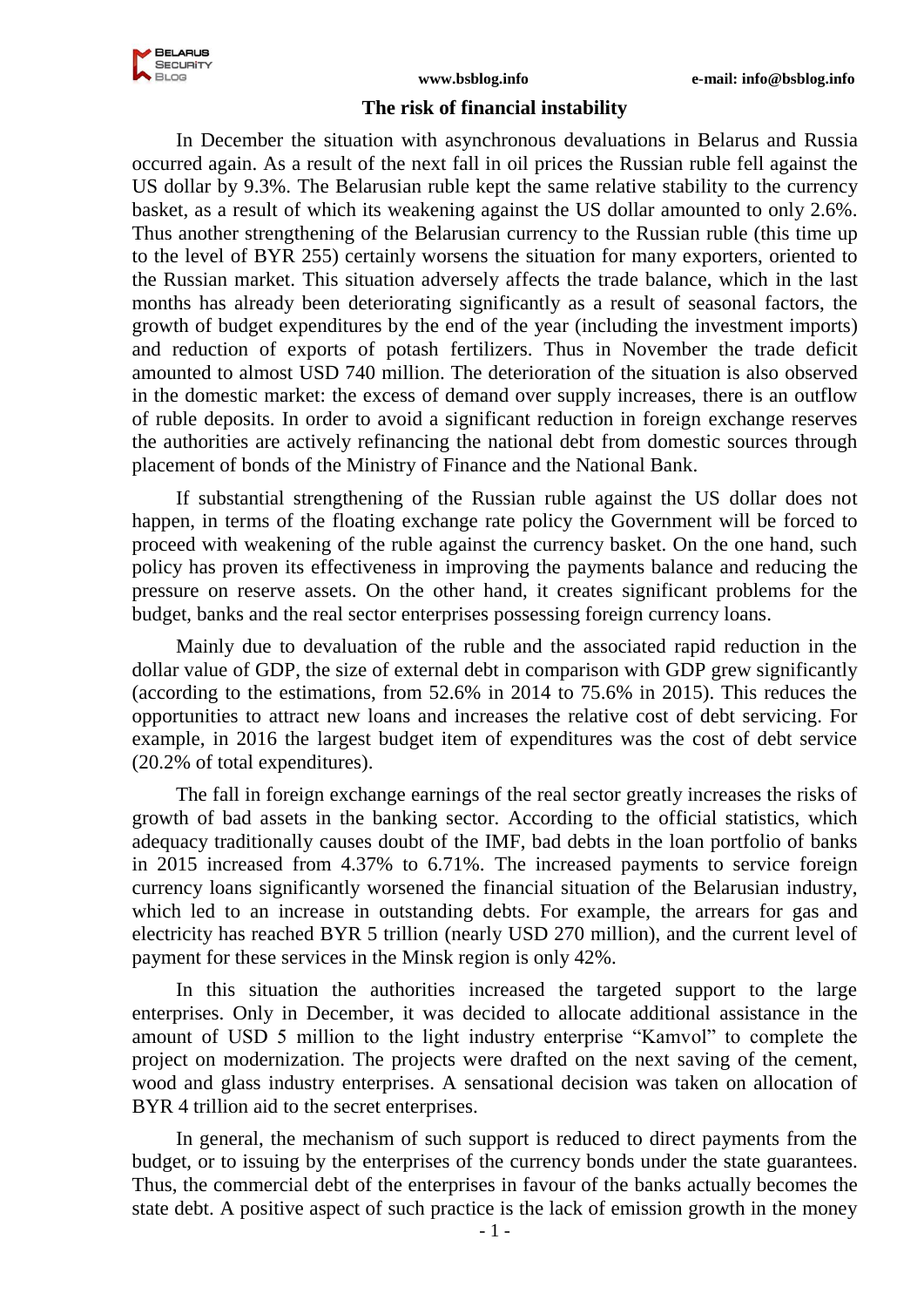

supply. However, at the same time it leads to a gradual change in the structure of budget expenditures, when social spending is gradually replaced by the cost of maintaining the inefficient enterprises of the real sector. In this connection it will be impossible to use such practice long enough, and in case of preservation of unfavourable external conditions the problem of the real sector recovery through bankruptcy and liquidation of inefficient enterprises will have to be inevitably solved.

The question of sources for financing the payments on external debt servicing remains open. According to the plan of the authorities, based on the amount of these payments and the amount returned from the Russian budget from the oil export fees, the need for additional financing amounts to USD 1.5 billion. The decision to open a credit line of the Eurasian Fund of Stabilization and Development for the amount of USD 2 billion, expected by the authorities in December, was not taken, and the program of activities under the project was sent back for revision. At the same time the Government is optimistic about the prospects for obtaining this loan, which is not true for the loan from the IMF, on the prospects of cooperation with which the officials are expressing more and more restrained opinions. For the fourth consecutive year the authorities have been planning to carry out a new placement of Eurobonds, though after 2011 they never once succeeded to implement it. It is not clear how realistic these plans are for the coming year, although the overall quotation of Belarusian bonds is currently at an acceptable level (the current return on them is about 7.5-7.8% per annum).

## **The risk for economic independence**

Belarus and Kazakhstan did not support the Russia's decision to suspend the agreement on the CIS free trade zone with respect to Ukraine. The decision of the Belarusian authorities is grounded by the fact that Ukraine is its second largest trading partner, and the deteriorating terms of trade would be an additional factor of the negative economic dynamics. At the same time, the authorities are going to monitor the changes in the trade flows from Ukraine and will introduce the protective measures in case of increased competition from the European manufacturers.

In general, after such decisions the EAEC less and less resembles a full-fledged economic union, because they didn't succeed even in creating a single customs zone within its framework. And the idea of a single currency within the EAEC seems postponed for an indefinite period of time: upon the request of the Chairman of the Board of the Eurasian Economic Commission Viktor Khristenko, such a move should not be expected before 2025. At the same time Belarus manages to obtain profit from such alliance: for example, the supply of oil in 2016 has reached a record of 24 million tons, there are high chances of success in the negotiations on lowering the gas prices from the current USD 142 per 1 thous. m. cu.

## **The risk of economic recession**

In the last days of December the authorities still managed to approve the planned documents for 2016. They did not bring surprises and have generally been designed in line with the stabilization policy, as had been repeatedly stated. The emphasis is made on the reduction of interest rates on credit resources (from the current 36% to 21-24%) and the stabilization of inflation at the level of 12% (in January-November 2015 it was at the rate of 10.7%). The execution of the budget is planned with a surplus of about USD 920 million. Herewith, the increase in the banks' claims to the economy is expected at only a